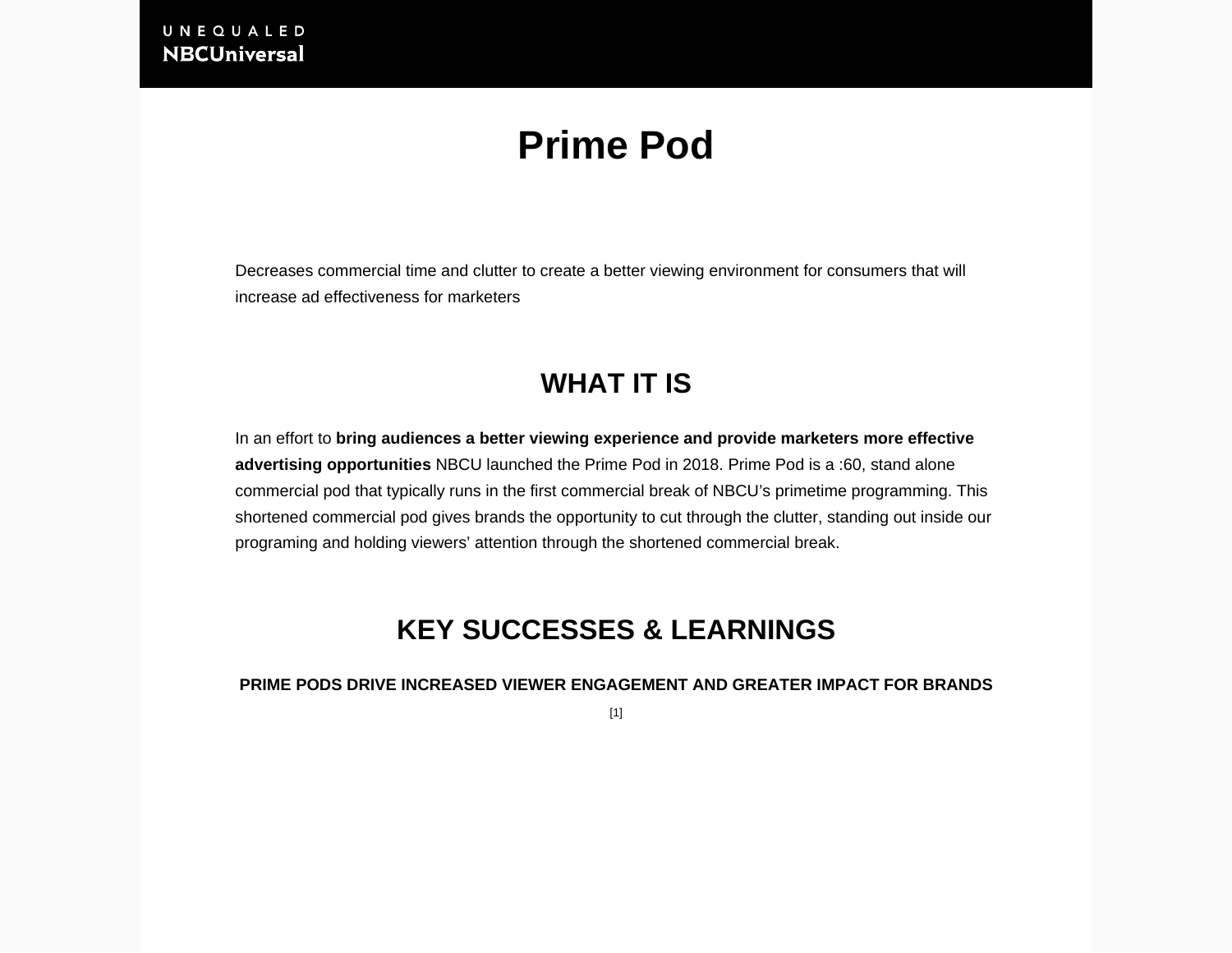

+28%

• More Show

Engagement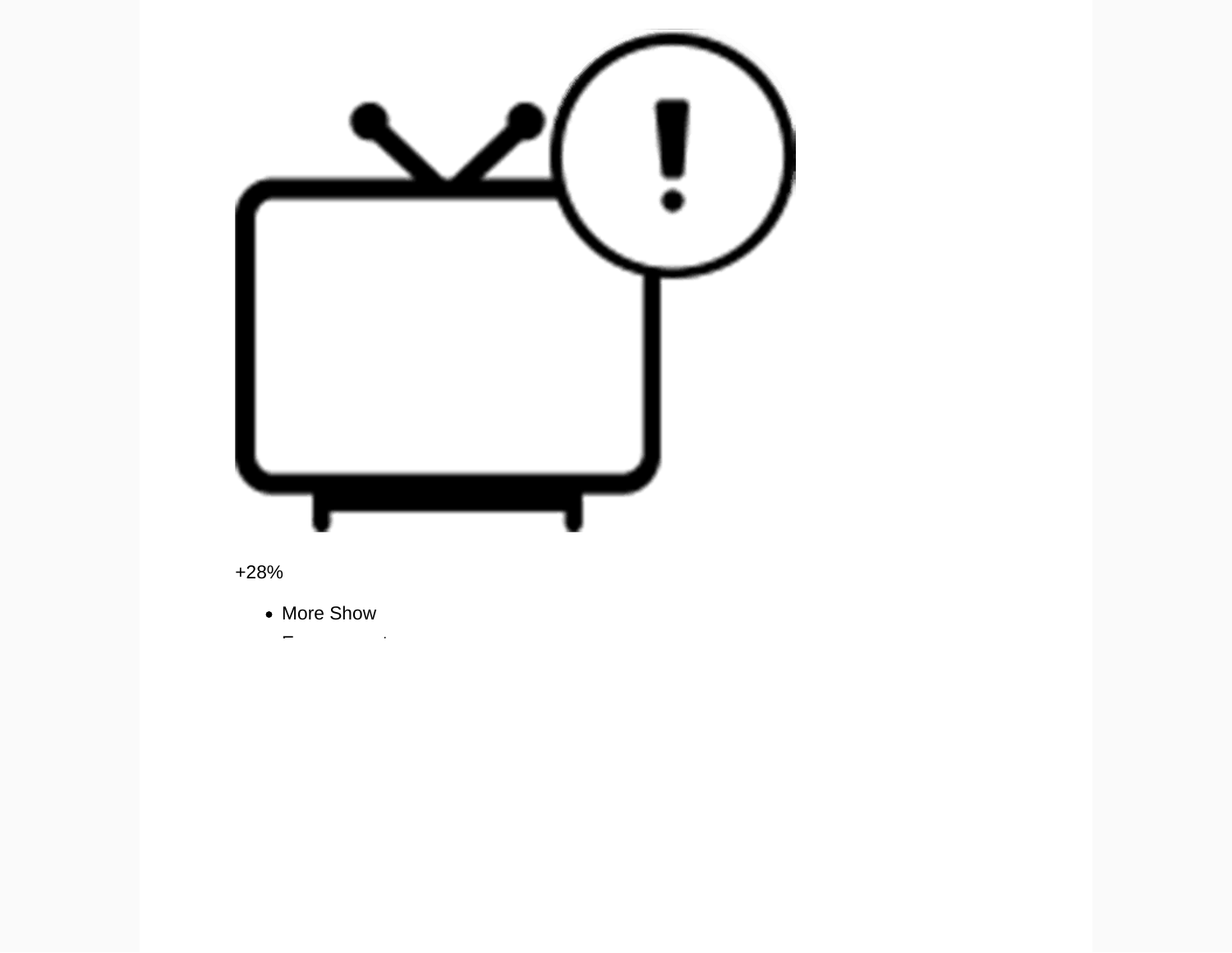+27%

Greater Brand Awareness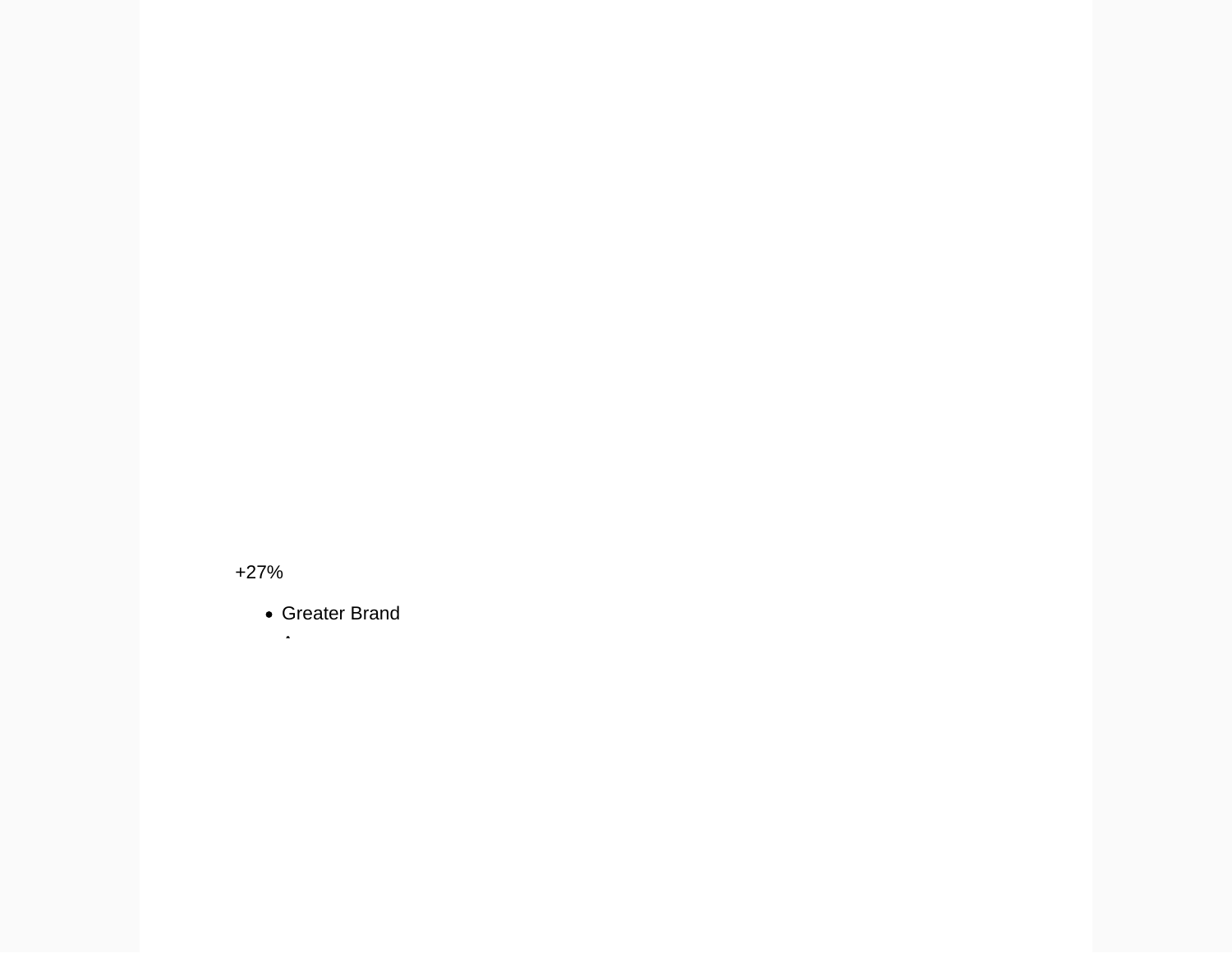+25%

• Increased

 $\mathbf{B}$  is a set of  $\mathbf{B}$  in the  $\mathbf{B}$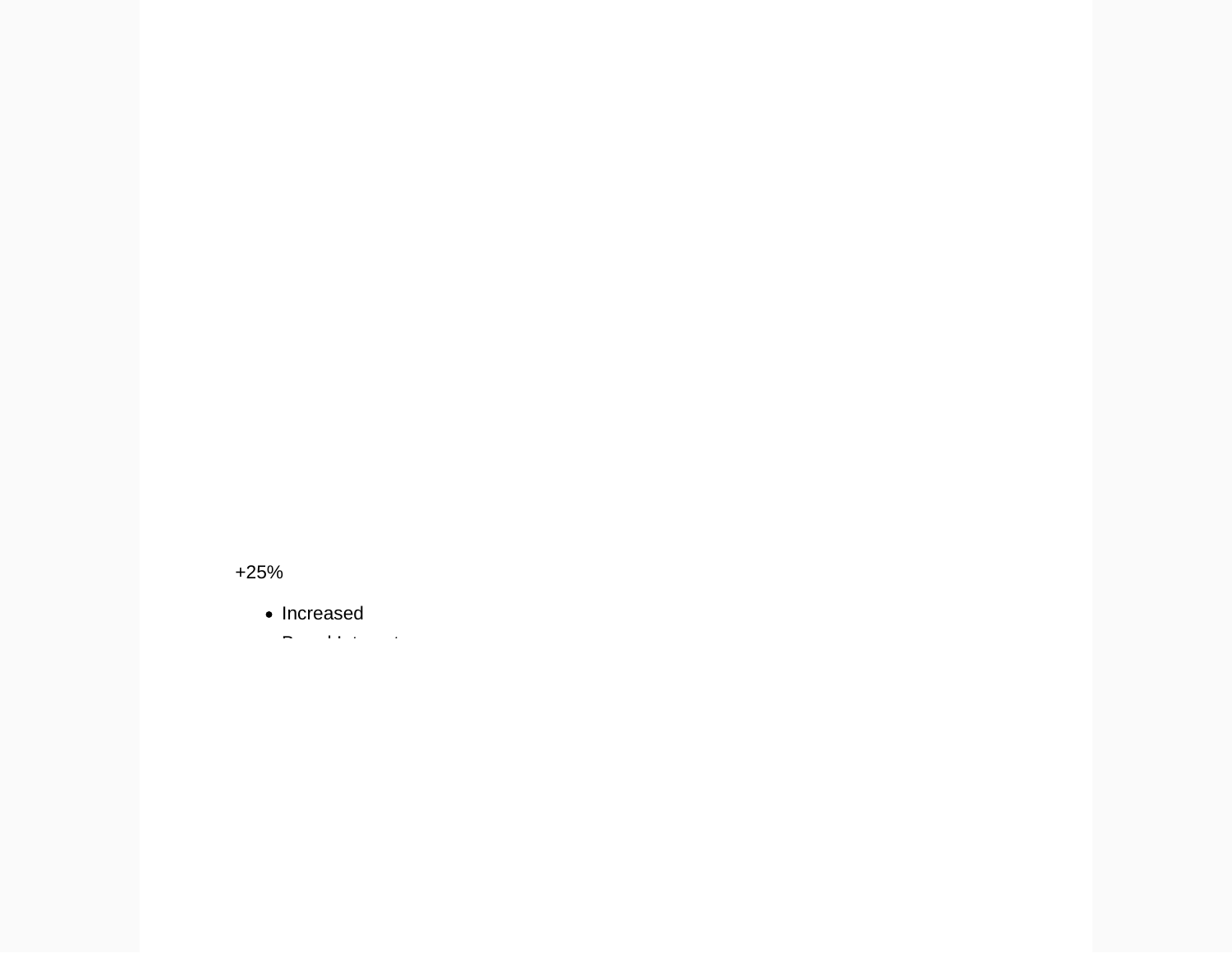

### +11%

- More Likely
- $\alpha$  Purchase Purchase  $\alpha$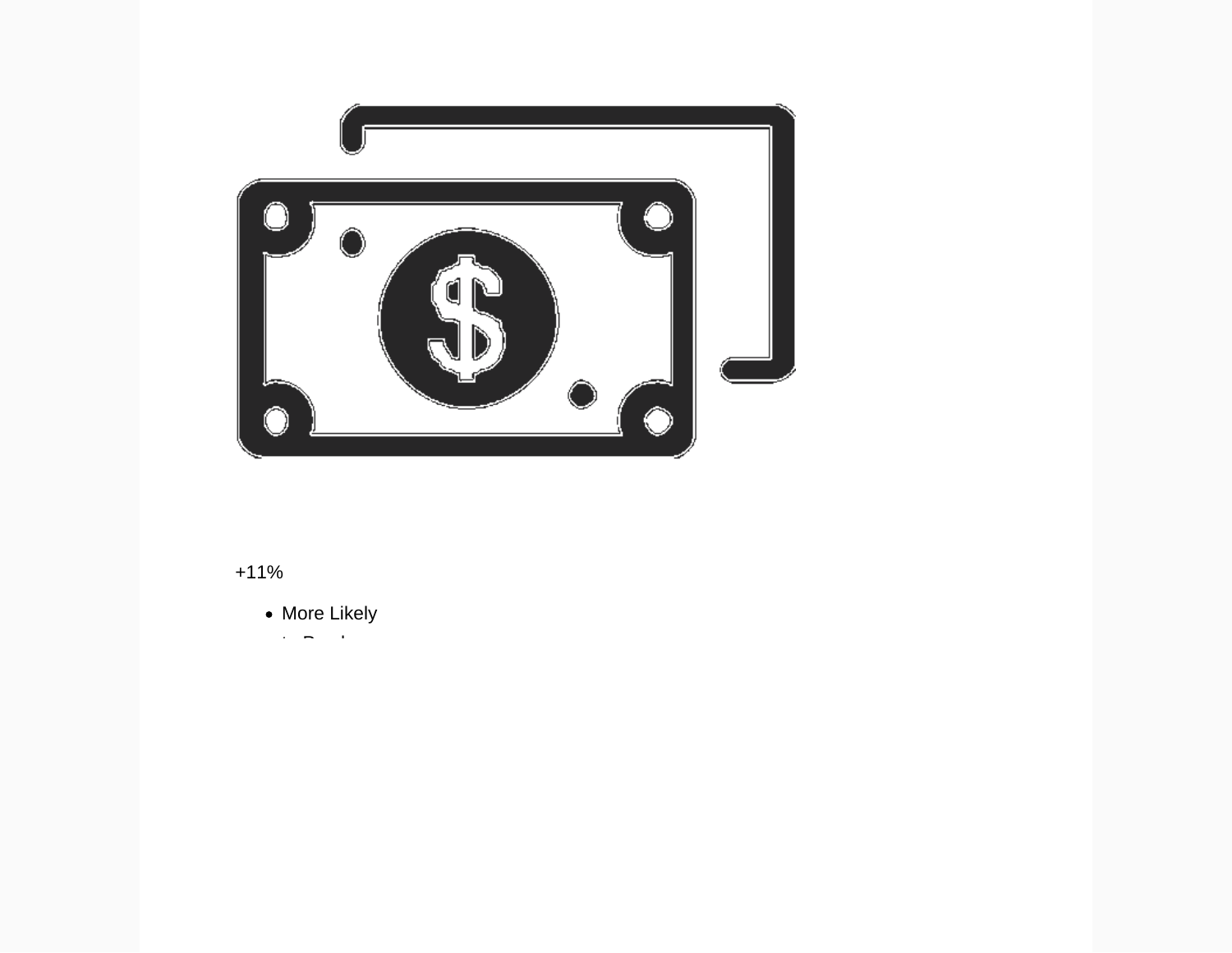# **WHAT'S NEW FOR 2020**

**Prime Pods are expanding beyond Primetime across the portfolio**, including the TODAY Show, E! News' Daily Pop and NBC Late Night.

NBCUniversal has been committed to reducing commercial time across digital and linear platforms in its original primetime programming since 2017. **The journey continues. By 2020, NBCU will have reduced video ad load and ad clutter by more than 20% percent in Primetime programming.**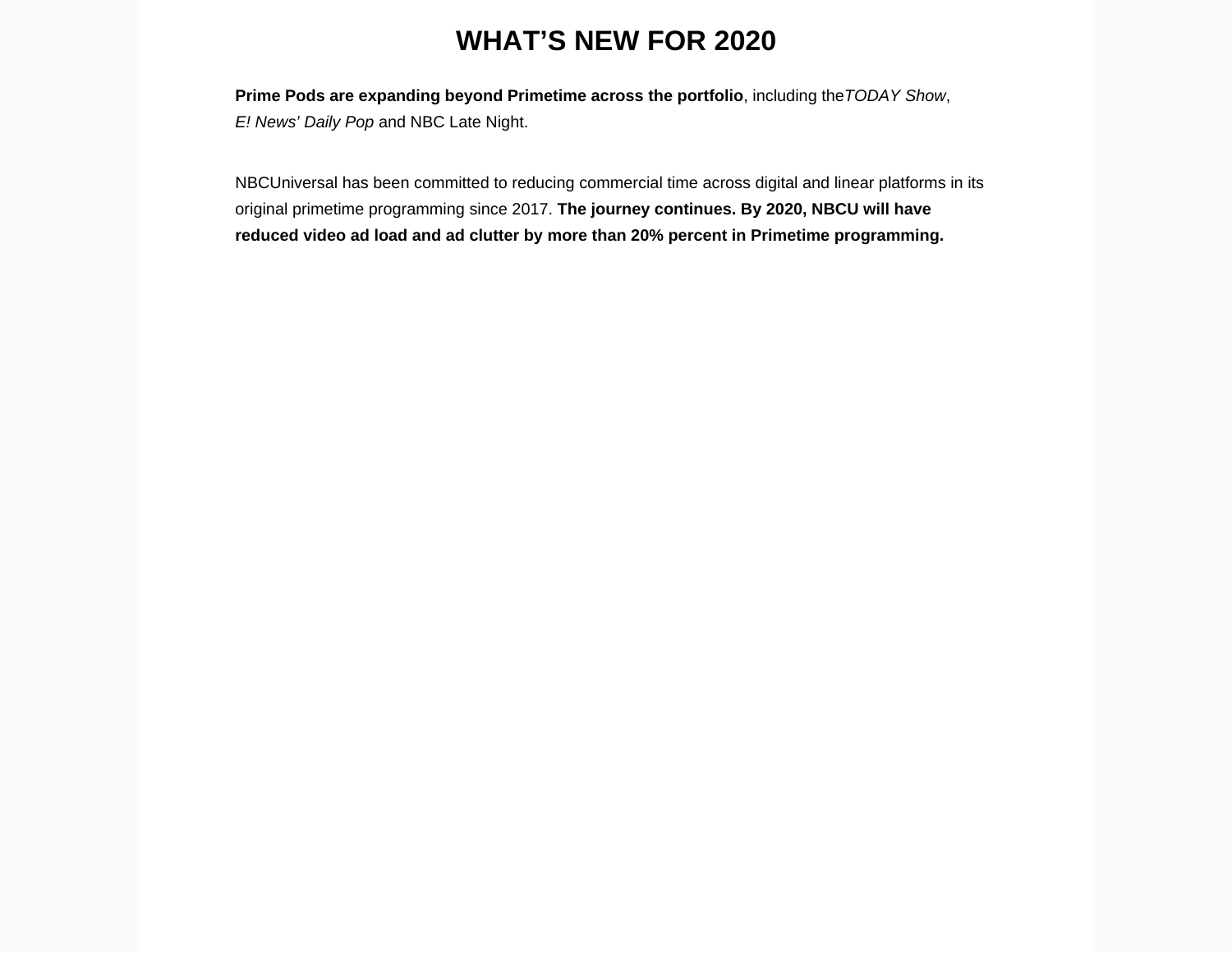#### Source

- 1. Ameritest & Latitude. NBCU Prime Pods Forced Exposure Study. December 2018. Adults 18-54. n = 9,268. Program Likeability & Brand KPIs – Brand Awareness, Interest in Learning More, Purchase Intent.
- 2. Nielsen. Retention. 9/24/18-12/30/18, A18-49 L3/C3 minute x minute (000)s; Commercial duration-weighted average delivery (excludes promos, PSAs, local), Retention % based on commercial duration-weighted average delivery vs. prior 60 seconds of program content (excludes promos); Pod 1 vs. weighted average of other pods in the same telecast, Year ago = programs in same time slot. Calculation across telecasts based on straight average.
- 3. Greenberg. NBCU Prime Pods Qualitative In-Depth Interviews. January 2019.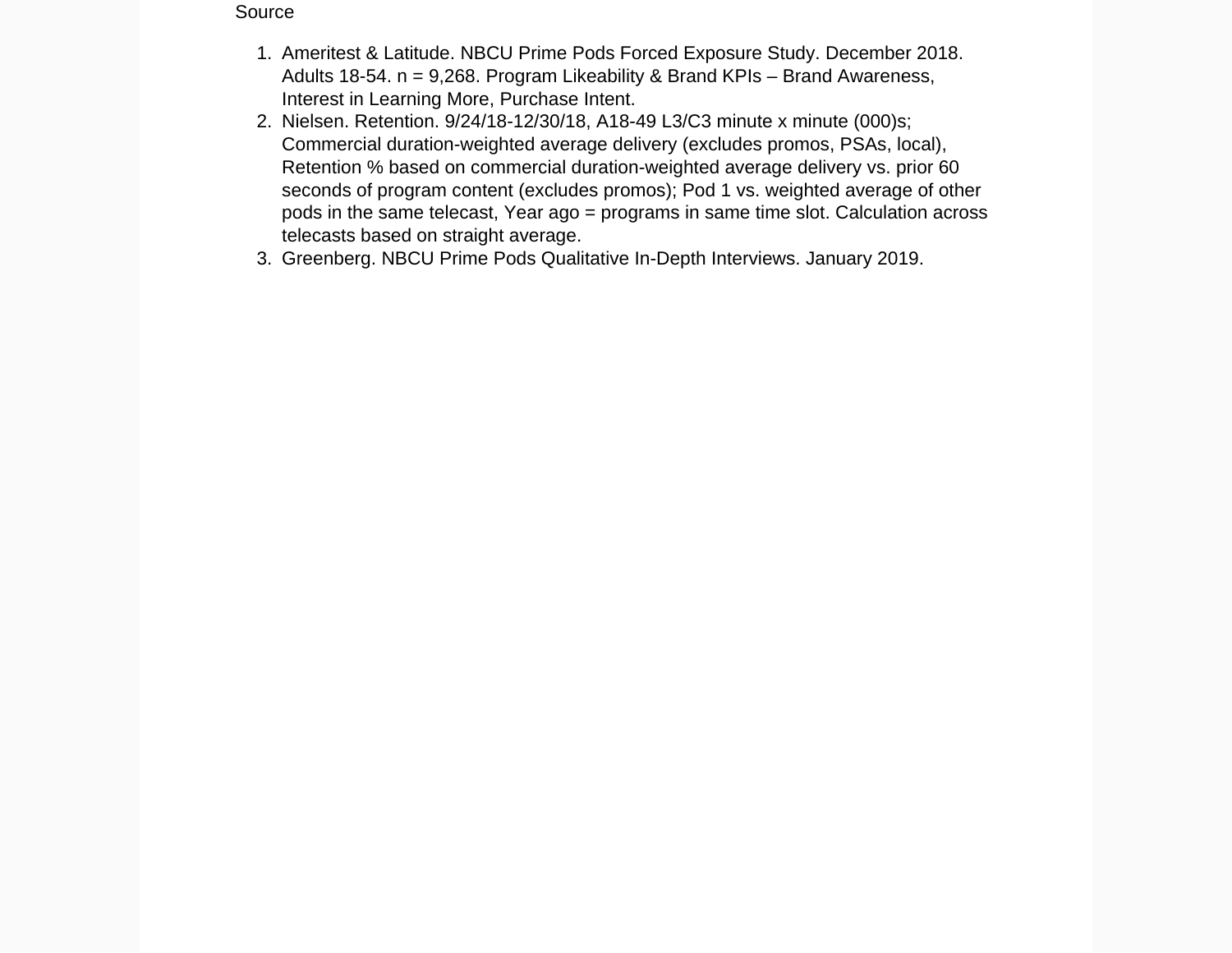4. EDO. Search Engagement. 9/24/18-12/30/18. SER Index = search engagement volume in five minutes following prime pod airing vs. same brands airing in primetime across measured broadcast and cable networks (excl NBCU) 9/1/18-12/30/18 expressed as an index (112), Ad Multiplier = weighted number of units brands would need to run ads in primetime across measured broadcast and cable networks (excl